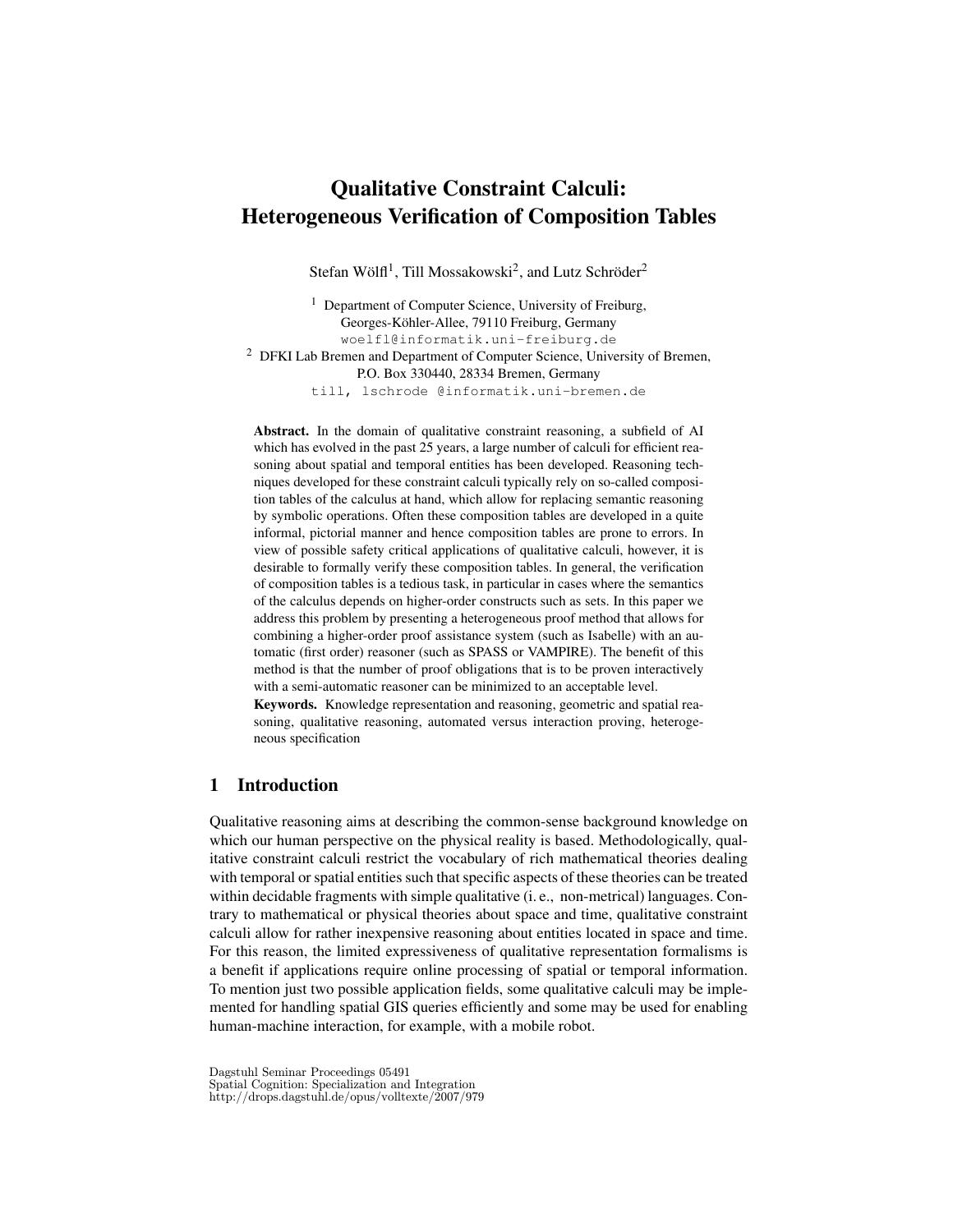In the past 25 years the number of qualitative calculi dealing with spatial and temporal entities has grown quite steadily. The calculi discussed in the literature employ concepts from a wide range of mathematical theories. Some of them are based on geometrical notions such as lines, half-planes, and angles, some describe relations between physical objects in terms of point set topology, and some include qualitative size information. Here, we are specifically interested in calculi that are interpreted over higherorder entities such as *sets* of points or on entities that can be characterized only via *second-order* properties. The most prominent calculus of this kind are the various region connection calculi  $[1,2,3,4]$  $[1,2,3,4]$  $[1,2,3,4]$  $[1,2,3,4]$  as well as the 4- and the 9-intersection calculus [\[5](#page-10-4)[,6\]](#page-10-5). Further examples include the cardinal direction calculus for spatially extended objects in the Euclidean plane [\[7\]](#page-10-6), or calculi that crucially rely on the second-order aspects of the real numbers (conceived of as, e. g., a complete linear order).

Reasoning problems in qualitative calculi are usually formulated as so-called constraint satisfaction problems. Starting from a set of base relations (i. e., a family of relations that partitions the set of all tuples of domain elements), a constraint is a formula of the form  $xRy$  with variables x and y (taking values in given domains  $D<sub>x</sub>$  and  $D_y$ ) and a set of base relations *R* defined between the domains of *x* and *y*. Constraints may also contain sets of base relations between two variables — sets of base relations (referred to as *relations*) are read disjunctively and hence express imprecise knowledge about the concrete scenario described by the constraint formula. The constraint satisfaction problem with respect to a fixed qualitative calculus is to determine for a given constraint network (i. e., a finite set of constraints) whether there exists an assignment to its variables such that all constraints of the network become true. Further typical reasoning tasks are to check that some constraint is entailed by a constraint network, and to compute an equivalent minimal constraint network (all these reasoning tasks are equivalent under polynomial Turing reductions).

As an example, let us consider the region connection calculus RCC-8. In this calculus it is possible to express relations between *regions*, which often are represented as non-void, connected, and regular closed (or regular open) subsets of some topological space. The set of RCC-8 base relations consists of the relations DC ("DisConnected"), EC ("Externally Connected"), PO ("Partially Overlap"), TPP ("Tangential Proper Part"), NTPP ("Non-Tangential Proper Part"), the converses of the latter two relations (TPP*i* and NTPP*i*, resp.) and EQ ("EQuals") (cf. Fig. [1](#page-2-0) for a pictorial representation). To put it more formally, if we interpret these relations on the non-empty regular closed subsets of a topological space *S*, the relation NTPP, for example, is the set of all pairs of such closed subsets *X* and *Y* such that there exists an open set *U* with  $X \subseteq U \subseteq Y$ .

A crucial aspect for developing efficient algorithms for qualitative spatial and temporal calculi is the fact that the underlying model classes usually contain infinite models. Hence, in order to test satisfiability of constraint networks in an infinite model, it is not feasible to enumerate all possible assignments to variables in that model until one finds one that satisfies the constraint network. For this reason other techniques must be applied for testing satisfiability. Most prominently, the path consistency algorithm manipulates a given constraint network *C* by successively refining the relations *Rx*,*<sup>y</sup>* that can hold between any two variables *x* and *y* occurring in the network via the following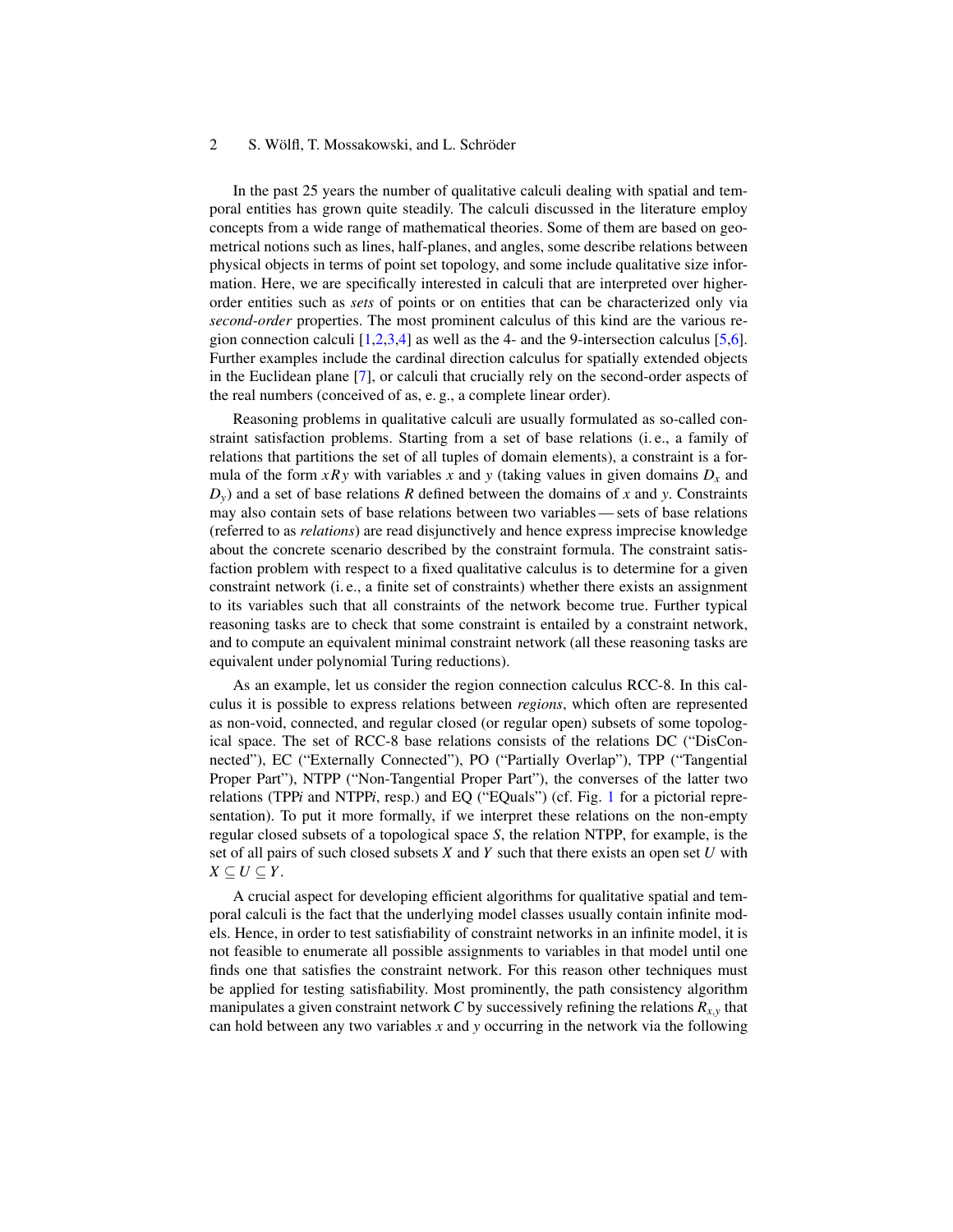

Fig. 1: The RCC-8 relations

<span id="page-2-0"></span>operation:

$$
R_{x,y} \longleftarrow R_{x,y} \cap (R_{x,z} \circ R_{z,y})
$$

where *z* is any third variable occurring in  $C$  and  $\circ$  is the composition function defined by a composition table (see Table [1](#page-3-0) for the composition table of RCC-8). This compositionbased method is at the heart of many theoretical investigations regarding qualitative constraint calculi, since the method often allows for replacing semantic reasoning by syntactic symbol manipulations. On the other hand, this method crucially depends on *semantically correct* composition tables. Quite often, however, composition tables are developed just in an *ut-figura-docet* manner, that is, composition tables are "proved" by referring to pictorial representations of possible configurations. For this reason these tables are prone to errors. In this context it is worth recalling the following fact [\[8\]](#page-10-7): in order to generate the composition table of a binary constraint calculus, one needs to check

$$
\frac{1}{6}(n^3 + 3n^2 + 2n) - na
$$

(possible or impossible) configurations of relations between three objects, where *n* is the number of base relations and  $a$  is the number of non-symmetrical relations.<sup>[3](#page-2-1)</sup>

In view of possible safety critical applications it is at least desirable to formally verify these hand-crafted composition tables, which in general is a tedious task, because the number of composition table entries grows quadratically in the number of base relations of the calculus at hand. If the semantics of the calculus can be axiomatized in a first-order theory, the verification of the composition table can be done by using an automatic first-order reasoner (e. g., SPASS [\[9\]](#page-10-8) or VAMPIRE [\[10\]](#page-10-9)). For calculi that rely on a higher-order semantic concepts such as sets (as in the case of RCC-8), the verification of composition tables via higher-order proof assistance systems such as Isabelle [\[11\]](#page-10-10) seems unreasonable, because frequent user interaction is needed which becomes crucial in particular if the the set of base relations is large.

One strategy to automatically prove the composition table entries of a qualitative calculus is to find a satisfiability equivalent encoding of constraint formulae in a suitable modal logic and then to use a modal logic reasoner or a description logic reasoner (via the standard translation between multi-modal and description logics). The drawback of

<span id="page-2-1"></span> $3$  In practice, the number of such checks will often be less due to inherent (e.g., geometrical) symmetries of the relations under consideration.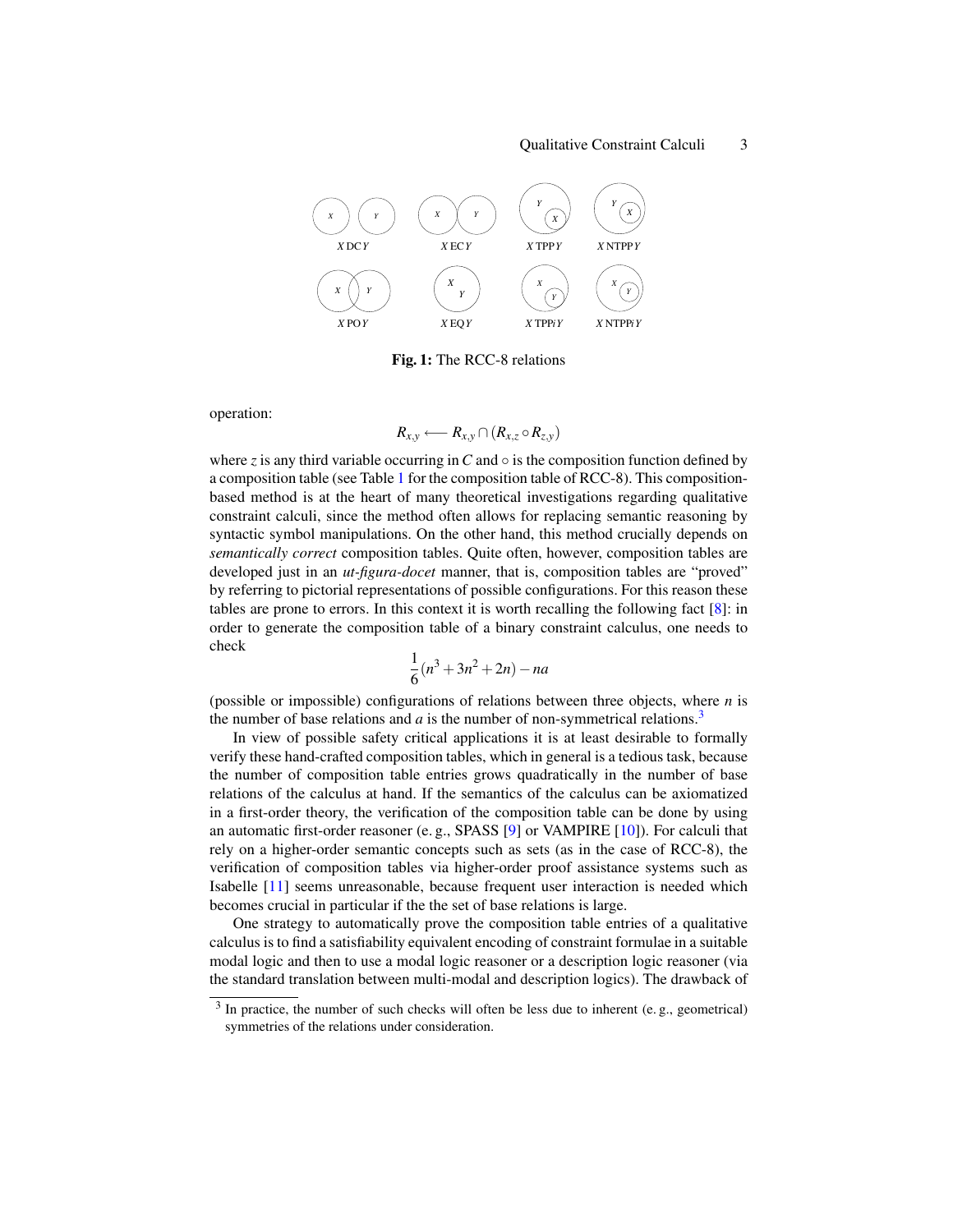<span id="page-3-0"></span>

| $\circ$      | DC                         | EC                            | PO                        | TPP                         | <b>NTPP</b>                          | TPPi                         | <b>NTPPi</b>               |
|--------------|----------------------------|-------------------------------|---------------------------|-----------------------------|--------------------------------------|------------------------------|----------------------------|
| DC           |                            | DC, EC, PO,<br>TPP, NTPP      | DC, EC, PO,<br>TPP, NTPP  | DC, EC, PO,<br>TPP, NTPP    | DC, EC, PO,<br>TPP. NTPP             | DC.                          | DC                         |
| EC           | DC, EC, PO,<br>TPPi. NTPPi | DC, EC, PO,<br>TPP, TPPi, EQ  | DC, EC, PO,<br>TPP. NTPP  | EC. PO. TPP.<br><b>NTPP</b> | PO. TPP.<br><b>NTPP</b>              | DC. EC                       | DC                         |
| PO           | DC, EC, PO,<br>TPPi. NTPPi | DC. EC. PO.<br>TPPi. NTPPi    |                           | PO, TPP,<br><b>NTPP</b>     | PO, TPP,<br><b>NTPP</b>              | DC. EC. PO.<br>TPPi. NTPPi   | DC, EC, PO,<br>TPPi. NTPPi |
| TPP          | DC                         | DC, EC                        | DC, EC, PO,<br>TPP. NTPP  | TPP, NTPP                   | <b>NTPP</b>                          | DC, EC, PO,<br>TPP. TPPi. EO | DC, EC, PO,<br>TPPi. NTPPi |
| <b>NTPP</b>  | DC                         | DC                            | DC, EC, PO,<br>TPP. NTPP  | <b>NTPP</b>                 | <b>NTPP</b>                          | DC, EC, PO,<br>TPP. NTPP     | 1                          |
| TPPi         | DC, EC, PO,<br>TPPi. NTPPi | EC, PO, TPPi,<br><b>NTPPi</b> | PO, TPPi,<br><b>NTPPi</b> | PO, TPP, TPPi,<br>EQ        | PO, TPP,<br><b>NTPP</b>              | TPPi. NTPPi                  | <b>NTPPi</b>               |
| <b>NTPPi</b> | DC, EC, PO,<br>TPPi. NTPPi | PO. TPPi.<br><b>NTPPi</b>     | PO, TPPi,<br><b>NTPPi</b> | PO, TPPi,<br><b>NTPPi</b>   | PO, TPP, TPPi,<br>NTPP. NTPPi.<br>EQ | <b>NTPPi</b>                 | <b>NTPPi</b>               |

Table 1: The composition table of RCC-8

this method is that such encodings may be hard to find $4$  and that it is not clear how these encodings behave to readings of the composition table which are stronger than the mere consistency-based reading [\[12\]](#page-10-11).

In this paper we present a heterogeneous proof method for proving the correctness of composition tables, which essentially consists of two steps. In a first step we axiomatize the domain of the higher-order entities occurring as relata of the calculus relations in a first-order theory and use a higher-order proof assistance system to verify that this first-order theory is in fact entailed by the the higher-order theory. In a second step we verify that all the entries of the composition table are correct with respect to the first-order theory. From this we can conclude that the composition table is correct with respect to the higher-order theory as well. Our running example will be the calculus RCC-8, but the general method, of course, is not restricted to that calculus at all. The benefit of this method is that the number of proof obligations to be proven interactively with a semi-automatic reasoner (such as Isabelle) can be minimized to an acceptable level, while the possibly large number of composition table entries can be verified by using an automatic first-order reasoner.

The paper is organized as follows: In section 2 we present the formal underpinnings of our proof method in more detail. Then in section 3 we briefly describe the tools that we used to apply this method. In section 4 the verification of composition tables is explained with an example in more detail. Section 5 provides a summary and a short outlook.

<span id="page-3-1"></span><sup>&</sup>lt;sup>4</sup> In the case of RCC-8, for example, such an encoding is quite natural. But this stems from the fact that the the modal logic S4 and topological spaces are closely related, since the necessity operator can be read as an interior function.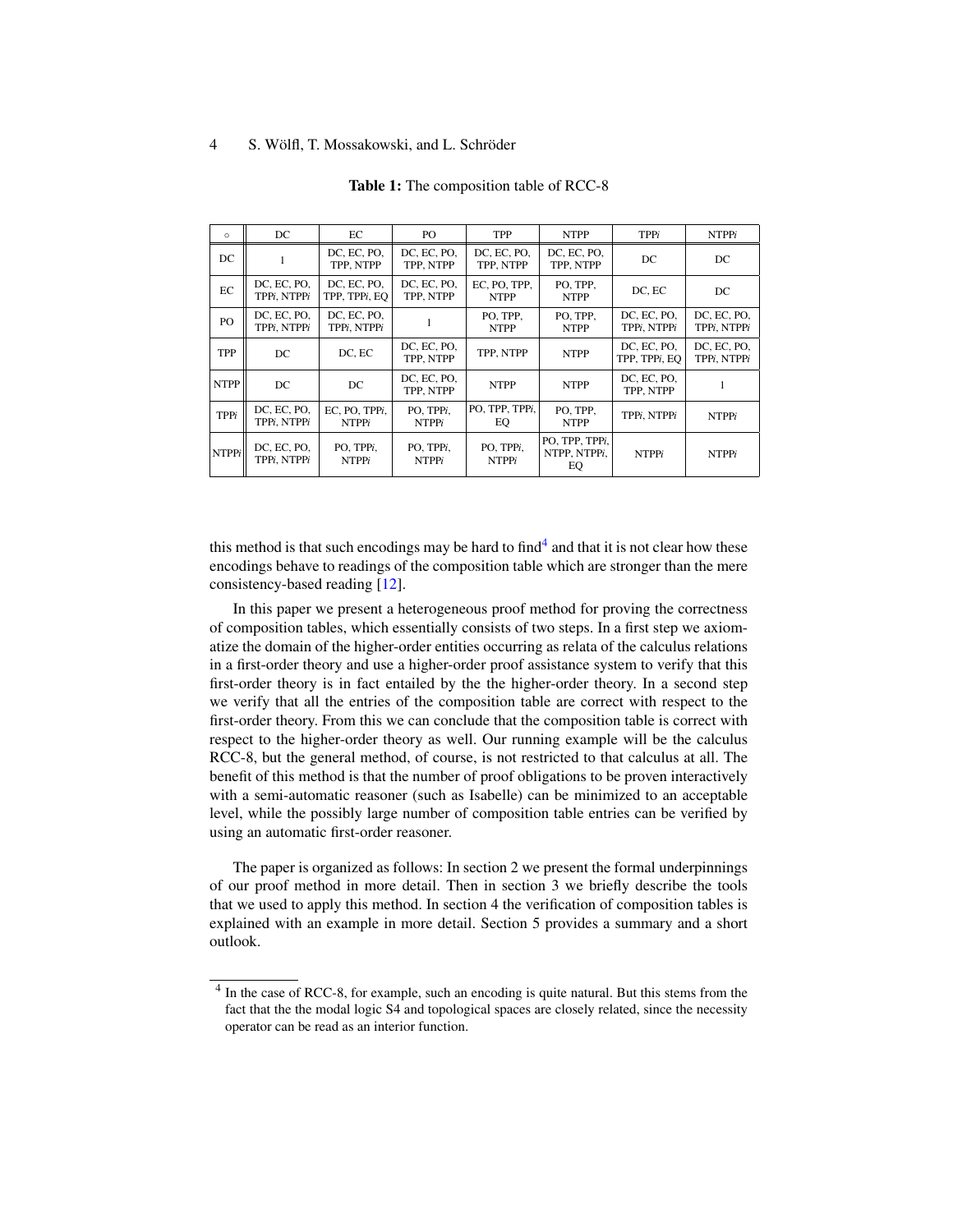# 2 Qualitative Constraint Calculi, Composition Tables, and Theory **Morphisms**

Let us start by briefly sketching qualitative constraint calculi in a more formal manner. We will use a purely syntactic definition of a qualitative calculus (cp. this to the definition by  $[13]$ ).

**Definition 1.** A *qualitative (binary) calculus* is a triple  $\mathscr{C} = \langle B, \degree, \circ, id \rangle$  consisting of a non-empty finite set *B* (elements of *B* are referred to as *base relations*), a unary function  $\cdot : B \rightarrow B$  (*converse*), a binary function  $\circ : B \times B \rightarrow 2^B$  (*composition*) and a distinguished element id  $\in$  *B* (the *identity relation*) such that for all  $a, b, c \in$  *B*,

(a)  $(a^{\smile})^{\smile} = a$ (b)  $id \circ a = a \circ id = a$  $(c)$   $(a \circ b)^{\sim} = b^{\sim} \circ a^{\sim}$ (d)  $a^{\circ} \in b \circ c \iff c^{\circ} \in a \circ b$ 

Given a qualitative calculus in this sense, the set  $2^B$  is a Boolean algebra (its elements are referred to as *relations*). Moreover, a non-associative relation algebra is defined on  $2^B$  if the functions  $\circ$  and  $\circ$  are extended to functions  $\circ$  :  $2^B \rightarrow 2^B$  and ○:  $2^B \times 2^B \rightarrow 2^B$ , respectively, as follows:

$$
r^{\sim} := \{b^{\sim} : b \in r\} \quad \text{and} \quad r \circ r' := \bigcup_{b \in r, b' \in r'} b \circ b'.
$$

To explain model classes of qualitative calculi we will first introduce the concepts of *signature* and *model*. [5](#page-4-0)

**Definition 2.** A *(many-sorted) signature* is a tuple  $\Sigma = \langle S, F, R \rangle$  such that:

- (a) *S* is a (finite) set of sorts.
- (b) For each  $(w, s) \in S^* \times S$ ,  $T_{w, s}$  are disjoint sets of (total) function symbols (tuples  $w \in S^*$  are referred to as *sort profiles*).
- (c) For each  $w \in S^*$ ,  $R_w$  is a set of relation symbols.

As usual, individual symbols can be introduced as 0-ary total function symbols. Accordingly, models of such signatures are many-sorted first-order structures: Given a signature Σ, a Σ*-model* is a structure consisting of non-empty carrier sets *s <sup>M</sup>* (for each sort *s* ∈ *S*), total functions  $f^M: w^M \to s^M$  (for each function symbol  $f \in F_{w,s}$ ), and relations  $r^M \subseteq w^M$  (for each relation symbol  $r \in R_w$ ).

**Definition 3.** Let  $\Sigma = \langle S, F, R \rangle$  and  $\Sigma' = \langle S', F', R' \rangle$  be signatures. A *signature morphism*  $\Sigma' \to \Sigma$  is a triple  $\sigma = \langle \sigma^s, \sigma^f, \sigma^r \rangle$  consisting of maps (families of maps, resp.): (a)  $\sigma^s : S' \to S$ ,

(b)  $\sigma_{w,s}^{\mathrm{f}}: F'_{w,s} \to F_{\sigma^{\mathrm{s}}(w),\sigma^{\mathrm{s}}(s)}$ , and

<span id="page-4-0"></span><sup>&</sup>lt;sup>5</sup> We will here and in the following use simplified concepts that underly the algebraic specification language CASL (which will be explained in more detail in the next section) as we used this language and its extensions for specifying constraint calculi and their semantics. For example, *S* <sup>∗</sup> denotes the set of all finite (possibly empty) sequences of elements in *S*.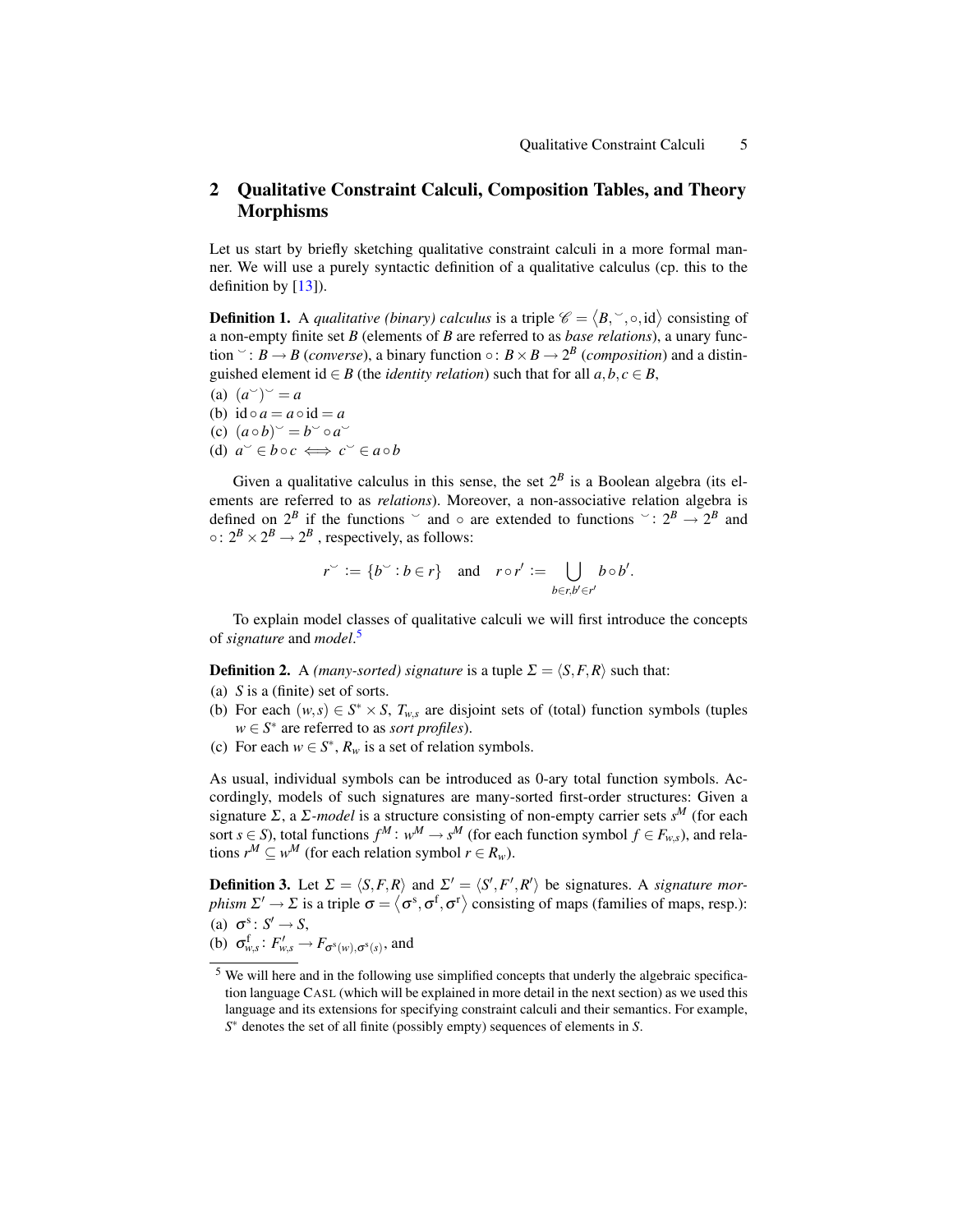(c)  $\sigma_w^{\text{r}}$ :  $R'_w \rightarrow R_{\sigma^{\text{s}}(w)}$ .

On the semantic level, signature morphisms inherit models from the target to the source signature. To see this, let  $\sigma: \Sigma' \to \Sigma$  be a signature morphism, and let *M* be a  $\Sigma$ -model. Then  $\sigma$  defines a  $\Sigma'$ -model  $M|_{\sigma}$  (referred to as the  $\sigma$ -*reduct* of *M*) by

$$
s^{M|\sigma} := \sigma^s(s)^M
$$
,  $f^{M|\sigma} := \sigma^f(f)^M$ , and  $r^{M|\sigma} := \sigma^r(r)^M$ .

and it holds:

$$
M|_{\sigma} \models \phi \iff M \models \sigma(\phi), \tag{1}
$$

where  $\phi$  is a closed  $\Sigma'$ -formula, and  $\sigma(\phi)$  is the translation of  $\phi$  into  $\Sigma$  along  $\sigma$ .

In what follows, let  $\mathscr{C} = \langle B, \degree, \circ, id \rangle$  be a binary constraint calculus. Let  $\Sigma$  be a (possibly many-sorted) signature containing a distinguished sort  $s_B$  and a binary relation symbol with sort-profile  $(s_B, s_B)$  for each  $b \in B$  (for the sake of simplicity we will use *b* to denote this symbol as well). Finally, let *T* be a first-order (or higher-order) Σ-theory such that

(a)  $T \models \forall x, y : s_B(x \, b \, y \leftrightarrow y \, b \lor x);$ (b)  $T \models \forall x, y : s_B \ (x \text{ id } y \leftrightarrow x = y);$ (c)  $T \models \forall x, y : s_B(x \, b \, y \rightarrow \neg x \, b' \, y)$ , if  $b \neq b'$ ; (d)  $T \models \forall x, y : s_B \vee_{b \in B} x b y$ .

The first two axioms express that the identity symbol and converse function are interpreted in the natural way. The third and the fourth axiom express that each model of *T* defines a system of pairwise disjoint and jointly exhaustive relations on the domain of the model.

<span id="page-5-1"></span>Definition 4. C is *weakly correct* for *T* if

$$
T \models \forall x, y, z : s_B(x \, b \, y \land y \, b' \, z \rightarrow \bigvee_{b^{\prime\prime} \in b \circ b'} x \, b^{\prime\prime} \, z).
$$

C is *strongly correct* for *T* if

$$
T \models \forall x, z : s_B \Big( \exists y : s_B \big( x \, b \, y \wedge y \, b' \, z \big) \leftrightarrow \bigvee_{b^{\prime\prime} \in b \circ b'} x \, b^{\prime\prime} \, z \Big).
$$

It can easily be checked that these correctness concepts are closely related to algebraic representation concepts (see, e.g.,  $[14]$ ).<sup>[6](#page-5-0)</sup>

In what follows, let  $\Sigma = \langle S, F, R, s_B \rangle$  and  $\Sigma' = \langle S', F', R', s_B' \rangle$  be signatures for a constraint calculus  $\mathcal C$ , and let *T* and *T'* be  $\Sigma$ - and  $\Sigma'$ -theories for  $\mathcal C$  as specified above, respectively.

**Definition 5.** A signature morphism  $\sigma: \Sigma' \to \Sigma$  is said to be a *C*-theory morphism from *T'* to *T* if  $\sigma(s_B') = s_B$ , if  $\sigma$  preserves the binary relation symbols for elements of *B*, and if for each model *M* of *T*, the  $\sigma$ -reduct of *M* is a model of *T*<sup>'</sup>.

<span id="page-5-0"></span><sup>&</sup>lt;sup>6</sup> In more detail, let  $\Sigma = \langle S, F, R, s_B \rangle$  be a signature for  $\mathcal{C}$ , and let *T* be a *Σ*-theory. Then *T* is weakly (strongly) correct for *T* if and only if for each Σ-model *M* of *T*, the assignment  $b \mapsto b^M (\subseteq s^M_B \times s^M_B)$  defines a weak (strong) representation of  $\mathscr{C}$ .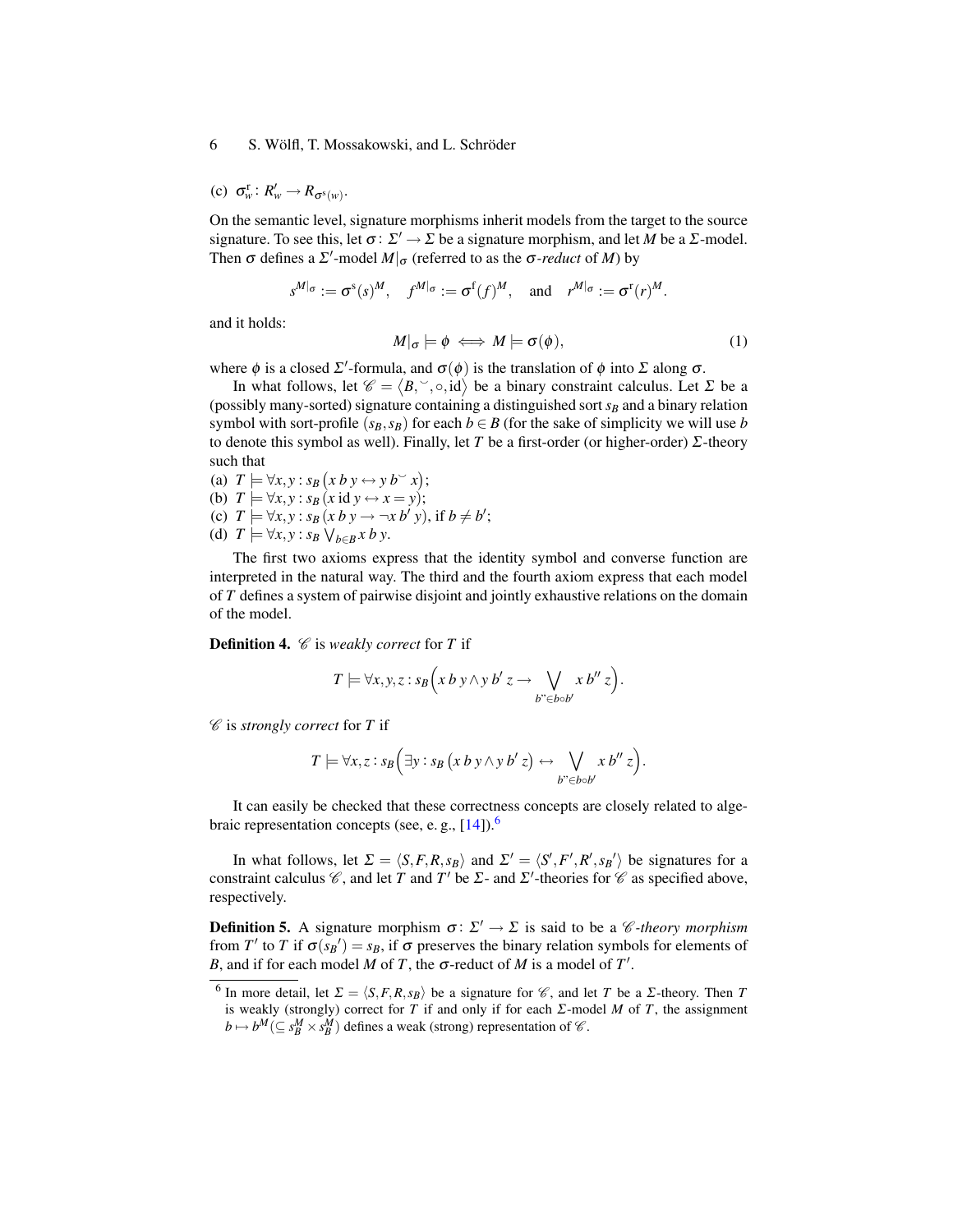<span id="page-6-0"></span>**Lemma 1.** Let  $\sigma: \Sigma' \to \Sigma$  be a  $\mathcal C$ -theory morphism *from*  $T'$  to  $T$ . If  $\mathcal C$  *is weakly (resp. strongly)* correct for  $T'$ , then so is  $\mathcal C$  for T.

*Proof.* It is straightforward to see that  $T' \models \phi$  implies  $T \models \phi^{\sigma}$  by applying equation (1).  $\Box$ 

Lemma [1](#page-6-0) is central for the justification of the heterogeneous proof method that we will use to verify composition tables. In more detail, at the place of theory *T* in this lemma we use a higher-order theory providing the intended semantics of a qualitative calculus (e. g., regular closed sets of a topological space as the relata of the RCC-8 relations). At the place of theory  $T'$  we axiomatize a first order theory providing an "intermediate semantics" (for RCC-8, e. g., one can use a fragment of the first order theory of RCC discussed by  $[8]$ ). Then one has to define a signature morphism from  $T'$ to  $T$  and to prove that this is a  $\mathcal C$ -theory morphism. If the intermediate theory  $T'$  contains reasonably few axioms, the number of proof obligations that need to be checked by an interactive prover can be hold at a low level. Finally, one can prove the possibly huge number of composition table entries with respect to a FO theory by an automatic reasoner.

# 3 CASL, HETS, and Tools

In order to apply the proof method explained in the previous section, we used a proof management system that builds on the Common Algebraic Specification Language (CASL), which was developed by the *Common Framework Initiative for Algebraic Specification and Development* (COFI). CASL allows for writing algebraic specifications that can be expressed in a many-sorted first order language (with partial function symbols). Basic CASL specifications consist of signature declarations and axioms characterizing the models to be described. These axioms, in turn, are first-order formulae or assertions regarding the definedness of partial function symbols. Going beyond firstorder logic, CASL also provides constructs to state induction principles (called *sort generation constraints*) and datatype declarations. Furthermore, specifications may contain subsort declarations, whereby subsort inclusions are treated as embeddings. Finally, CASL also provides constructs for structured specifications, namely, translations, reductions, unions, and extensions of specifications (see [\[15\]](#page-10-14) and [\[16\]](#page-10-15), examples will be discussed in the following section).

To specify the model classes of qualitative calculi that employ higher-order constructs (e. g., for the real numbers, for metric and topological spaces). we used a higher-order extension of CASL, HASCASL (see [\[18\]](#page-11-0)), which is based on the partial  $\lambda$ -calculus. CASL's structuring constructs (union, translation, hiding, etc.) are independent of the underlying logical system and hence can be used for HASCASL as well. In the context of this paper, the distinguishing feature of CASL and its extensions is that it is possible to specify theory morphisms (as discussed in the previous section).

<span id="page-6-1"></span> $<sup>7</sup>$  In this context it is worth mentioning that there exists a variant of the CASL language, namely</sup> CASL-DL, which realizes a strongly typed variant of OWL-DL in CASL syntax [\[17\]](#page-11-1). This can be used to relate the semantics of constraint calculi with domain ontologies such as DOLCE (<http://www.loa-cnr.it/DOLCE.html>).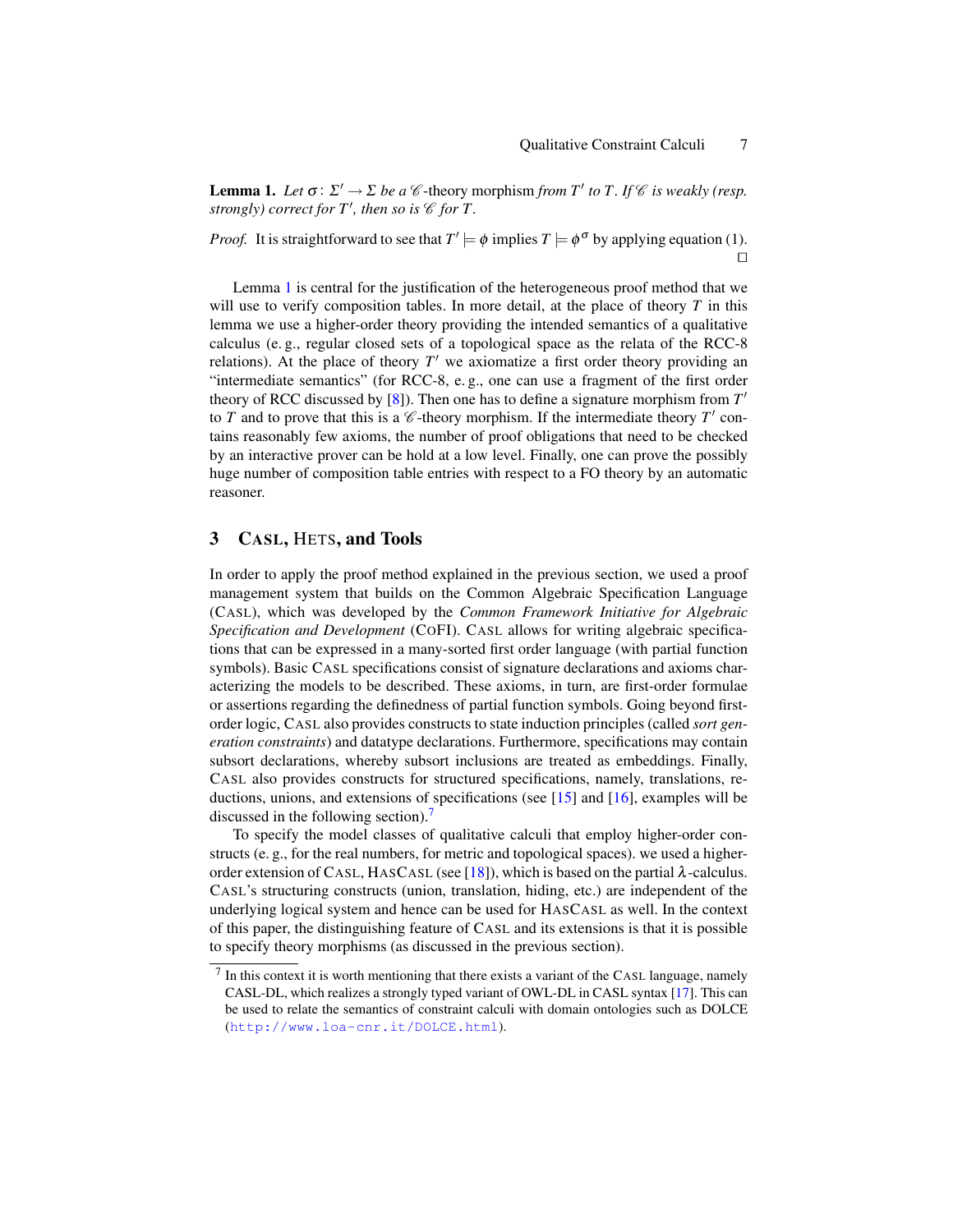The proof management system HETS (*Heterogeneous Tool Set*, [\[19\]](#page-11-2)) developed at the University of Bremen, Germany, is the main analysis tool for CASL and its extensions. HETS integrates a parser and a type-checker for heterogeneous specifications. A graphical interface allows for presenting the development graph (showing the specification structure) of CASL specifications as well as the logic graph presenting the underlying logics. HETS provides an interface to translate CASL specifications into Isabelle theory files. Of course, HETS also supports HASCASL specifications. In more detail, HETS provides a tool for heterogeneous multi-logic specification. It is based on a graph of logics and languages (formalized as so-called institutions), their tools, and their translations. This provides a clean semantics of heterogeneous specification, as well as a corresponding proof calculus. For proof management, the calculus of development graphs (known from other large-scale proof management systems) has been adapted to heterogeneous specification. Development graphs provide an overview of the (heterogeneous) specification module hierarchy and the current proof state, and thus may be used for monitoring the overall correctness of a heterogeneous development.

As a higher-order proof assistant system we use Isabelle [\[11\]](#page-10-10). Isabelle provides a rich language for expressing mathematical formulae and contains tools for proving these formulae in a logical calculus. As an automated theorem prover for first-order logic, we use SPASS [\[9\]](#page-10-8) and VAMPIRE [\[10\]](#page-10-9). A useful feature of HETS is that the user can select between different reasoners or can use reasoning services provided by MathServ Broker [\[20\]](#page-11-3).

# 4 Verification of Composition Tables

We now briefly sketch how the proof method presented above can be used to verify the correctness of composition tables. For the sake of simplicity, we show how the RCC-8 composition table can be shown to be weakly correct with respect to the closed discs semantics for metric spaces. We use variants of the CASL specifications presented in [\[21\]](#page-11-4): Based on a specification of metric spaces, one can easily build a higher-order (HASCASL) specification of closed discs, which axiomatizes the target theory of the theory morphism in Lemma [1.](#page-6-0) In order to specify the source theory of this morphism, we use a fragment of Bennett's first order theory of RCC [\[8\]](#page-10-7):

```
spec RCC_FO_WEAK =
  sort Elem
  pred __C__: Elem \times Elem;
  ∀x,y : Elem
  • x \text{C} y \Rightarrow x \text{C} x (C_non_null)
  • x \text{C} y \Rightarrow y \text{C} x (C_sym)
  • (∀z : Elem • zCx ⇔ zCy) ⇒ x = y (C_id)
  • \exists x : \text{Elem} \cdot x \, \text{C} \, x (C_non_triv)
then %def
  sort Reg = \{x : \text{Elem} \cdot xCx\}end
```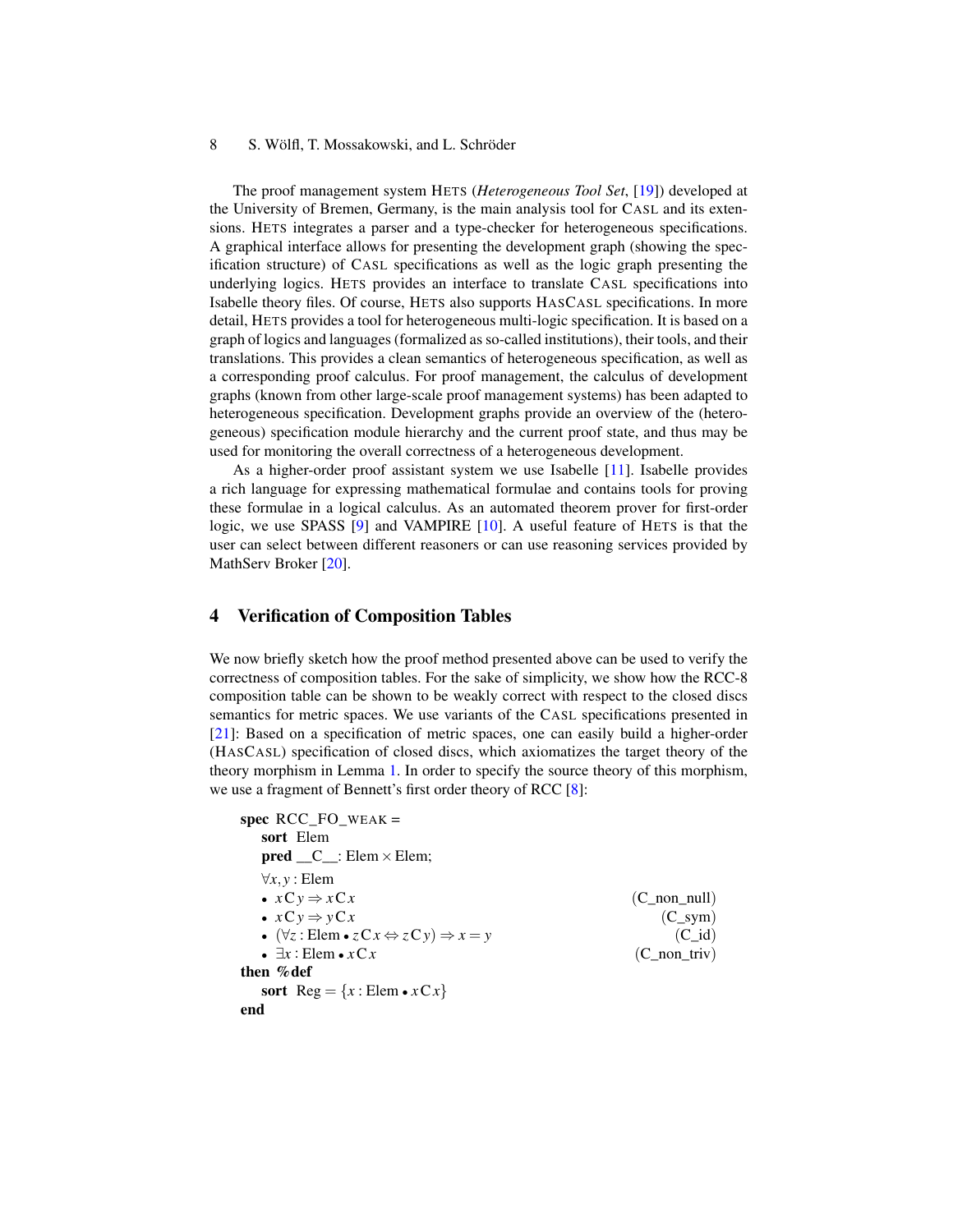

<span id="page-8-0"></span>Fig. 2: Verifying a composition table with HETS.

We can use CASL's structuring constructs to extend this specification by definitions of further RCC relations (in particular, the RCC-8 relations). The composition table of RCC-8 is weakly correct for this extended theory. This can be expressed in CASL as follows:

```
spec RCC8COMPOSITIONTABLE[RCC_FO_WEAK] =
  EXTRCCBYRELS[RCC_FO_WEAK]
then %implies
  ∀x,y,z : Reg
  • xDCy \wedge yDCz \Rightarrow x1z (cmps_DCDC)
  • xDCy∧yECz ⇒ xDCz∨xECz∨x POz∨xTPPz∨xNTPPz
                                           (cmps_DCEC)
  . . .
  • xDCy \wedge yTPPiz \Rightarrow xDCz (cmps_DCTPPi)
  • xDCy \wedge yNTPPi z \Rightarrow xDCz (cmps_DCNTPPi)
  \ldots1)
end
```
Fig. [2](#page-8-0) shows a session of the Heterogeneous Tool Set. The upper left window depicts the graph of logics that can be used. The lower window contains the so-called development graph, showing the specification modules and the open proof obligations. The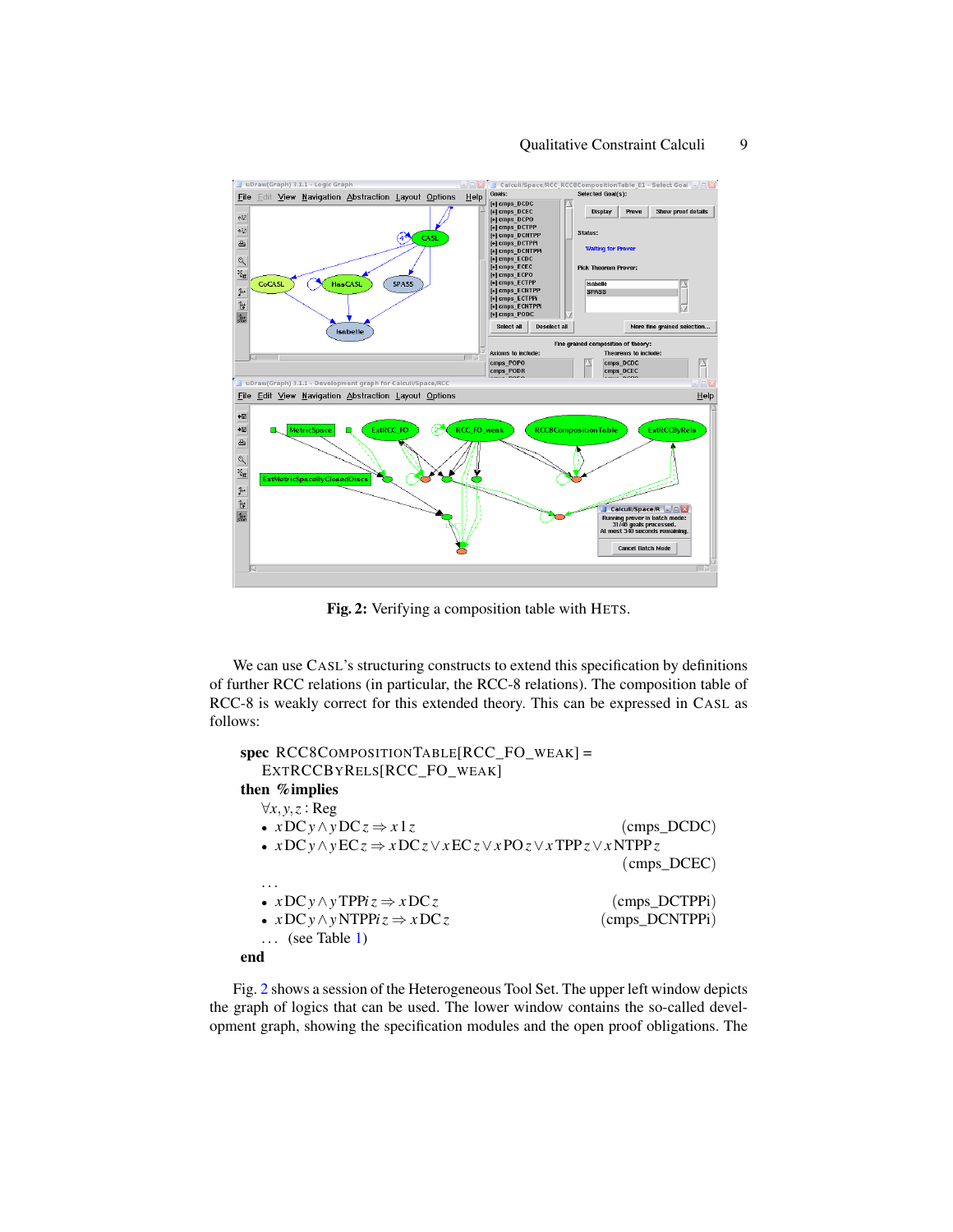theorems listed beyond the annotated keyword **then % implies** in the previous specification are proof obligations that were proven by SPASS (upper right window in Fig. [2\)](#page-8-0). It should not go unmentioned that the proof of weak correctness of the RCC-8 composition table takes less than 3 minutes on an industrial-standard PC. Finally, one has to prove that the signature morphism defined in the next specification is a theory mor-phism. This task was conducted by interactively using Isabelle.<sup>[8](#page-9-0)</sup>

```
logic HasCASL
view RCC_FO_WEAK_TO_CLOSEDDICS:
   RCC_FO_WEAK
to { EXTMETRICSPACEBYCLOSEDDISCS[METRICSPACE]
     then %def
     type NotEmptyClosedDiscs = \{X : \text{ClosedDiscs} \cdot \neg X = \emptyset\}preds _C: ClosedDiscs × ClosedDiscs
     ∀x,y : ClosedDiscs
     • xCy ⇔ ¬x disjoint y
   }
= Elem 7→ ClosedDiscs, Reg 7→ NotEmptyClosedDiscs
end
```
It is clear that we could analogously prove a corresponding theory morphism from the theory spanned by RCC\_FO\_WEAK to a higher order theory of regular closed subsets in a topological space. With respect to stronger correctness concepts, we just need to modify RCC8COMPOSITIONTABLE (see Def. [4\)](#page-5-1) and consider strengthenings of RCC\_FO\_WEAK. Moreover, the correctness of other RCC calculi such as RCC-5 can be proven by reusing already verified theory morphisms into higher-order theories.<sup>[9](#page-9-1)</sup>

## 5 Summary and Outlook

In this paper we presented a heterogeneous proof method that allows for verifying the correctness of composition tables of qualitative constraint calculi. This method is of particular interest if the semantics of the calculus at hand essentially builds on higherorder constructs or entities (such as sets, real numbers, Euclidean spaces, etc.). By this method, it is possible to exploit the strengths of different theorem proving tools, such as higher-order proof assistance systems and automatic (first order) reasoners. In this context, a heterogeneous proof management tool, such as HETS, also proved valuable for a clean development of the specifications used in the verification process.

In future research we will analyze how our proof method can be modified in order to verify the correctness of ternary constraint calculi as well. Our mid-term goal is to provide a library of verified constraint calculi that can be used for the development of applications.

<span id="page-9-0"></span><sup>8</sup> Specifications and proof scripts are available under [http://www.cofi.info/](http://www.cofi.info/Libraries) [Libraries](http://www.cofi.info/Libraries) in the folder CASL-lib/Calculi/Space

<span id="page-9-1"></span><sup>&</sup>lt;sup>9</sup> We used analogous techniques to verify strong correctness of Allen's interval algebra with respect to its standard semantics in the real numbers. The method described here was also used to find axioms that validate the strong reading of composition tables.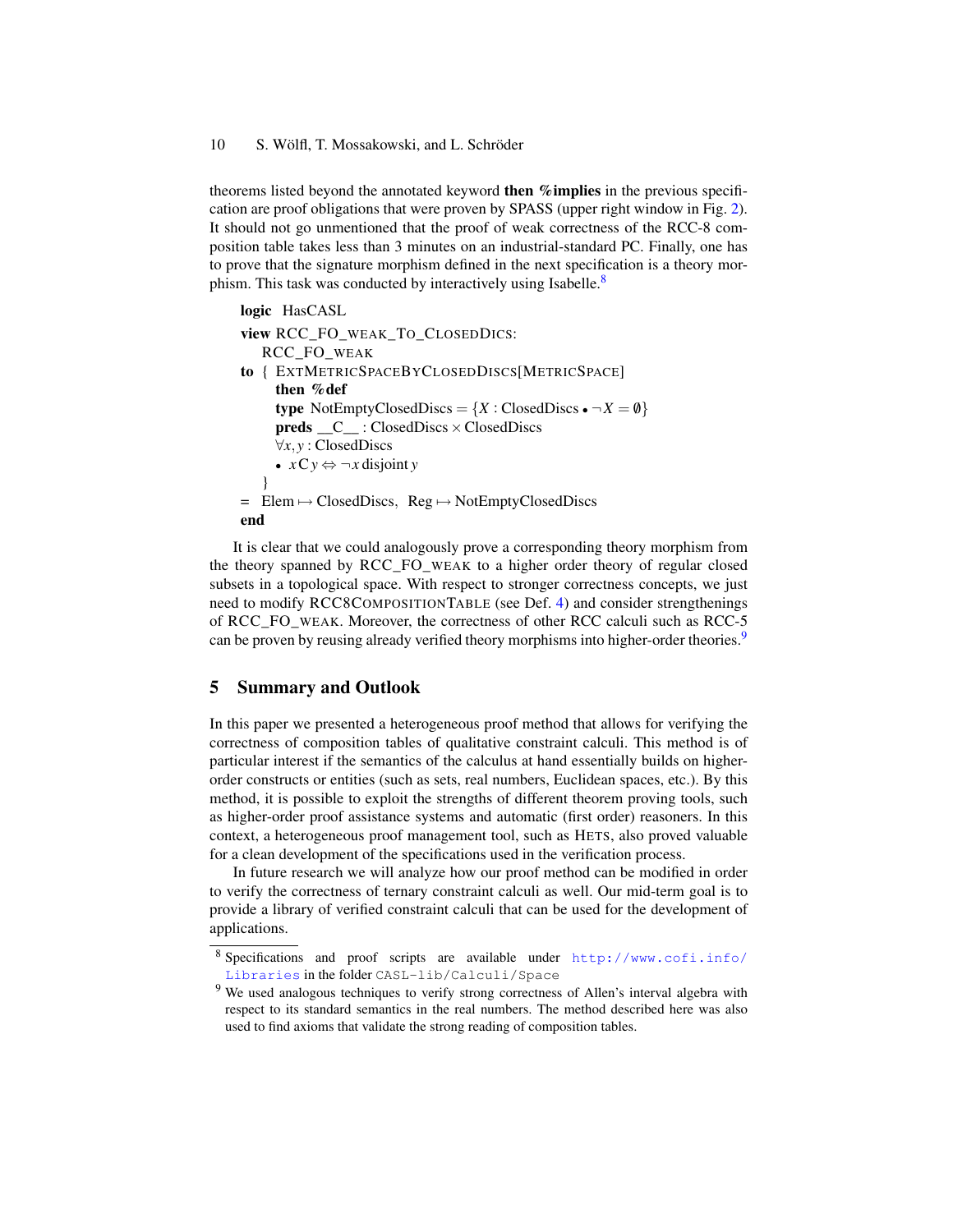### Acknowledgments

This work was partially supported by the Deutsche Forschungsgemeinschaft (DFG) as part of the Transregional Collaborative Research Center SFB/TR 8 Spatial Cognition. We would like to thank Bernhard Nebel for helpful discussions and Klaus Lüttich for implementing the SPASS interface of HETS.

# References

- <span id="page-10-0"></span>1. Randell, D.A., Cui, Z., Cohn, A.G.: A spatial logic based on regions and connection. In Nebel, B., Swartout, W., Rich, C., eds.: Principles of Knowledge Representation and Reasoning: Proceedings of the 3rd International Conference (KR-92), Morgan Kaufmann (1992) 165–176
- <span id="page-10-1"></span>2. Cohn, A.G., Bennett, B., Gooday, J.M., Gotts, N.: RCC: A calculus for region based qualitative spatial reasoning. GeoInformatica 1 (1997) 275–316
- <span id="page-10-2"></span>3. Düntsch, I., Wang, H., McCloskey, S.: Relation algebras in qualitative spatial reasoning. Fundamenta Informaticae 39(3) (1999) 229–249
- <span id="page-10-3"></span>4. Gerevini, A., Renz, J.: Combining topological and qualitative size constraints for spatial reasoning. In: Proceedings of the 4th International Conference on Principles and Practice of Constraint Programming, Springer (1998) 220–234
- <span id="page-10-4"></span>5. Egenhofer, M.J.: Reasoning about binary topological relations. In Günther, O., Schek, H.J., eds.: Proceedings of the Second Symposium on Large Spatial Databases, SSD'91 (Zürich, Switzerland). Lecture Notes in Computer Science 525, Springer (1991) 143–160
- <span id="page-10-5"></span>6. Egenhofer, M.J., Franzosa, R.D.: Point set topological relations. International Journal of Geographical Information Systems 5 (1991) 161–174
- <span id="page-10-6"></span>7. Skiadopoulos, S., Koubarakis, M.: Composing cardinal direction relations. Artifical Intelligence 152(2) (2004) 143–171
- <span id="page-10-7"></span>8. Bennett, B.: Logical Representations for Automated Reasoning about Spatial Relationships. PhD thesis, School of Computer Studies, The University of Leeds (1997)
- <span id="page-10-8"></span>9. Weidenbach, C., Brahm, U., Hillenbrand, T., Keen, E., Theobald, C., Topic, D.: SPASS Version 2.0. [\[22\]](#page-11-5) 275–279
- <span id="page-10-9"></span>10. Riazanov, A., Voronkov, A.: The design and implementation of VAMPIRE. AI Communications 15(2-3) (2002) 91–110
- <span id="page-10-10"></span>11. Nipkow, T., Paulson, L., Wenzel, M.: Isabelle/HOL, A Proof Assistant for Higher-Order Logic. Lecture Notes in Computer Science 2283. Springer (2002)
- <span id="page-10-11"></span>12. Bennett, B., Isli, A., Cohn, A.G.: When does a composition table provide a complete and tractable proof procedure for a relational constraint language? In: Proceedings of the IJ-CAI97 Workshop on Spatial and Temporal Reasoning, Nagoya, Japan (1997)
- <span id="page-10-12"></span>13. Ligozat, G., Renz, J.: What is a qualitative calculus? A general framework. In Zhang, C., Guesgen, H.W., Yeap, W.K., eds.: PRICAI 2004: Trends in Artificial Intelligence, 8th Pacific Rim International Conference on Artificial Intelligence, Proceedings. Lecture Notes in Computer Science 3157, Springer (2004) 53–64
- <span id="page-10-13"></span>14. Mossakowski, T., Schröder, L., Wölfl, S.: A categorical perspective on qualitative constraint calculi. In Wölfl, S., Mossakowski, T., eds.: Qualitative Constraint Calculi: Application and Integration, Workshop Proceedings. (2006) 28–39
- <span id="page-10-14"></span>15. Bidoit, M., Mosses, P.D.: CASL User Manual. Lecture Notes in Computer Science. Springer (2004)
- <span id="page-10-15"></span>16. Mosses, P.D., ed.: CASL Reference Manual. Lecture Notes in Computer Science 2960. Springer (2004)